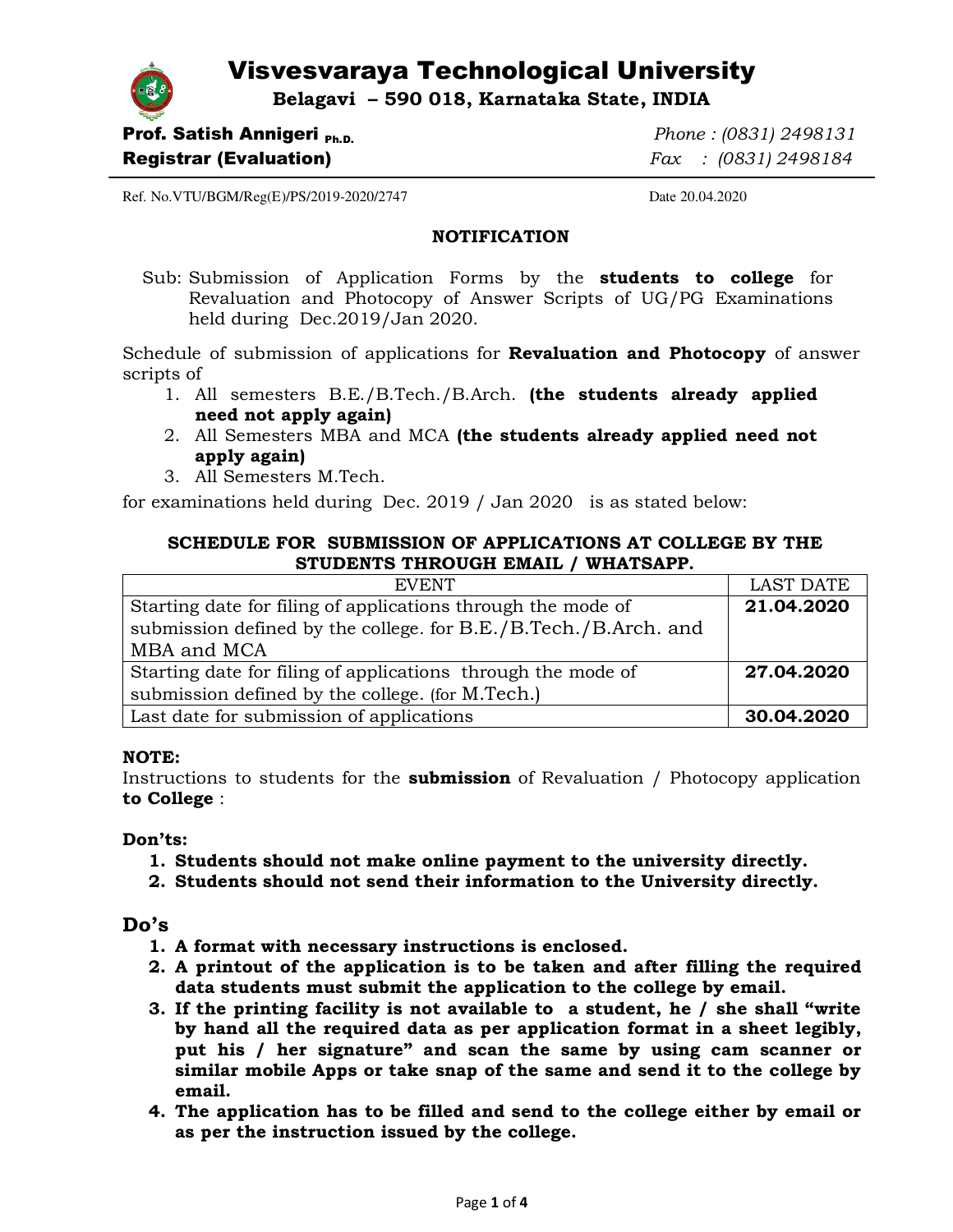- 5. If there is a provision made by the college to make online payment of revaluation fee, students can make payment of revaluation fee online to the college, if not, they need to make the payment of fee once the college reopens.
- 6. UG COURSES Fee for Revaluation is Rs. 400/- per subject and for Photocopy is Rs.300/- per subject and Application Fee of Rs.20/- per candidate.
- 7. PG COURSES There is no facility to opt for Photocopy, fee for Revaluation is Rs.3000/- per subject and application of Rs.20/- per candidate
- 8. All the students are eligible to apply for Revaluation in any number of theory subjects.
- 9. All the students are eligible to apply for Photocopy of answer scripts in any number of theory subjects (excluding the scripts attached with drawing sheets).

# **Instructions to colleges:**

- 1. As Holidays are declared for the students, the Principals must make arrangements to get the information from the students in the attached format.
- **2.** *The attached format must be displayed in the college website along with the mailing ids/ WhatsApp numbers to which the students are required to send their filled in application with their signature***.**
- **3. Verify** 
	- **a. Identity of the student submitting the data for Revaluation and Photocopy.**
	- **b. Correctness of the data submitted by the student.**

# **Kindly refer to the format enclosed for other instructions.**

This notification is only for collecting data from the students and keeping the same ready for online submission. A separate notification will be released for online entry of data.

# Sd/- **REGISTRAR (EVALUATION)**

# **To, The Principals Constituent / Affiliated Engineering Colleges**

Copy FWC's to: Hon'ble Vice-Chancellor, through the Sec. to VC, Registrar & Finance Officer, VTU for information and Incharge Regional Directors of VTU RO's, Incharge Director, ITISMU, VTU Belagavi and Chairpersons of PG Departments for information & needful

annis

**REGISTRAR (EVALUATION)**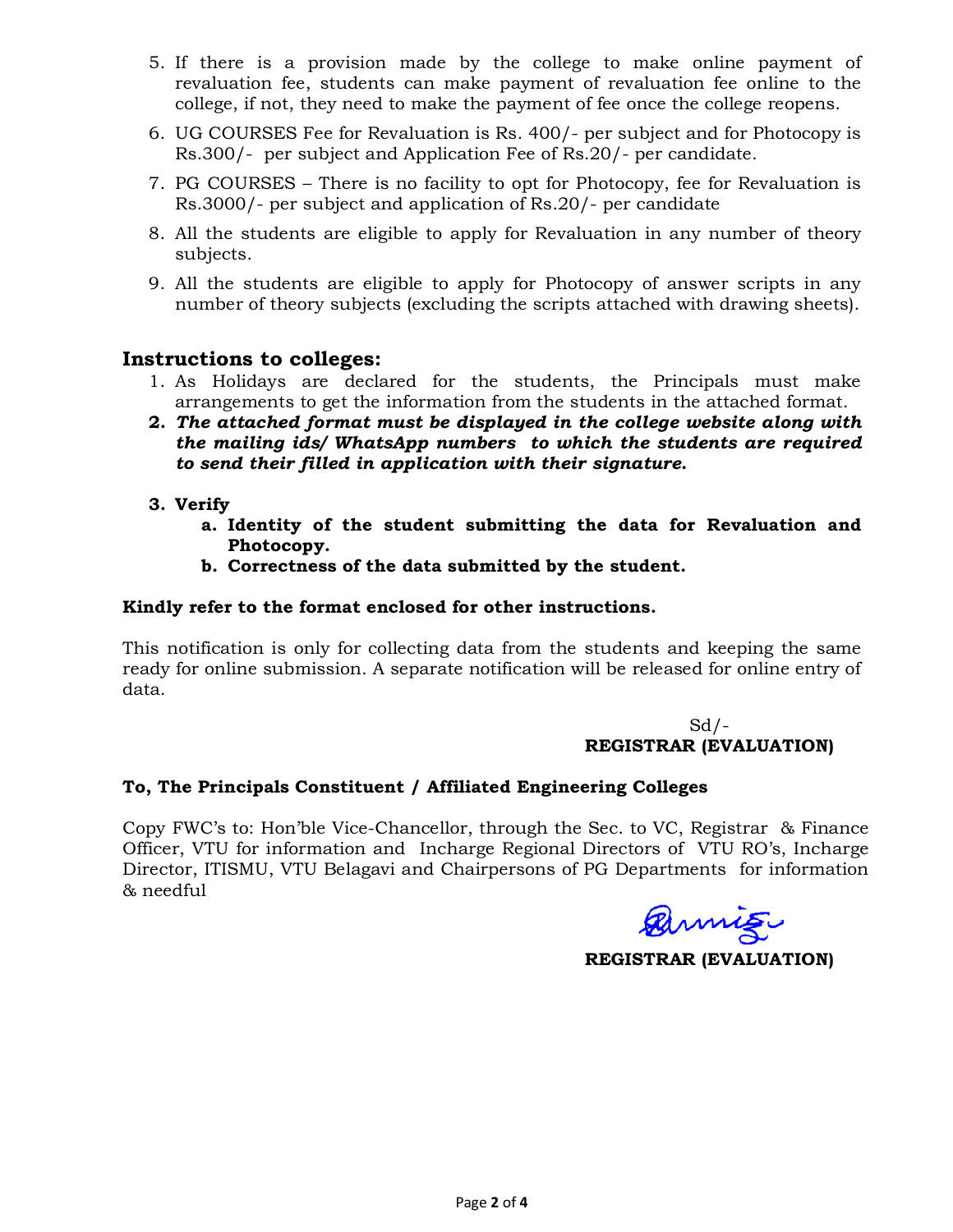

# **VISVESVARAYA TECHNOLOGICAL UNIVERSITY** "Jnana Sangama", Belagavi- 590018 **Revaluation/Photocopy Application Form – Dec 2019/Jan 2020 Examinations (To be submitted by the students to the college electronically through email, WhatsApp etc)**

\_\_\_\_\_\_\_\_\_\_\_\_\_\_\_\_\_\_\_\_\_\_\_ \_\_\_\_\_\_\_\_\_\_\_\_\_\_\_\_\_\_\_\_\_\_\_\_\_\_\_\_\_\_\_\_\_\_\_\_\_\_\_\_\_\_\_\_\_\_\_\_\_\_\_\_\_\_\_\_\_\_\_\_ **USN NAME OF STUDENT (In CAPITAL LETTERS)** 

**Mobile Number Email id** 

\_\_\_\_\_\_\_\_\_\_\_\_\_\_\_\_\_\_\_\_\_\_\_ \_\_\_\_\_\_\_\_\_\_\_\_\_\_\_\_\_\_\_\_\_\_\_\_\_\_\_\_\_\_\_\_\_\_\_\_\_\_\_\_\_\_\_\_\_\_\_\_\_\_\_\_\_\_\_\_\_\_\_\_

| Account Number | Name of Bank and IFSC |
|----------------|-----------------------|

| No. | Sem | Subject/<br><b>Course Code</b> | Subject/Course Title                                 | <b>RV</b><br>₹400 UG) /<br>₹3000 (PG) | <b>PC</b><br>₹300<br>(UG only) |
|-----|-----|--------------------------------|------------------------------------------------------|---------------------------------------|--------------------------------|
| 1   |     |                                |                                                      | □                                     | $\Box$                         |
| 2   |     |                                |                                                      | □                                     | $\Box$                         |
| 3   |     |                                |                                                      | $\Box$                                | $\Box$                         |
| 4   |     |                                |                                                      | $\Box$                                | $\Box$                         |
| 5   |     |                                |                                                      | $\Box$                                | $\Box$                         |
| 6   |     |                                |                                                      | $\Box$                                | $\Box$                         |
| 7   |     |                                |                                                      | $\Box$                                | $\Box$                         |
| 8   |     |                                |                                                      | □                                     | $\Box$                         |
| 9   |     |                                |                                                      | □                                     | $\Box$                         |
| 10  |     |                                |                                                      | $\Box$                                | $\Box$                         |
|     |     |                                | Total Fees (Application fee of Rs.20-00 to be added) | ₹                                     |                                |

#### **NOTE**

- 1. **UG Programs:** Revaluation fee ₹ 400-00. Photocopy fee per subject/course: ₹ 300-00.
- 2. **PG Programs:** Revaluation fee Rs.3000-00 per subject. There is no facility for photocopy.
- **3.** Students UG programs can apply for only revaluation, only photocopy (where permissible) or both revaluation and photocopy (where permissible) in case of UG programs. **Students of PG programs can apply only for revaluation**.
- 4. Photocopy facility is not available for subjects/courses involving drawing sheets and also for PG programs. For such subjects, only revaluation is applicable.
- 5. Revaluation and/or photocopy is not available for practical subjects/courses.

#### **Don'ts:**

- **1. Students should not make online payment to the university directly.**
- **2. Students should not send their application to the University directly.**

#### **UNDERTAKING BY STUDENT**

I hereby state and undertake as follows:

- 1. I have read and understood the instructions distributed along with this application.
- 2. I have verified all entries, including subject/course codes in the application form and state that they are correct and that I will not request to make changes to this application once submitted to college.
- 3. I will pay the necessary fees to college **online (if the provision is made by the college) or will pay the fee** as soon as the COVID-19 lockdown is lifted or before that if possible, and I understand that announcement of revaluation results is subject to payment of revaluation fees within time.
- 4. I have calculated the fees correctly as per VTU fee structure. If my calculation is incorrect, I undertake to pay the correct fees.
- 5. I have submitted this application to the college as per the requirements.
- 6. I have **signed the application** and **retained a copy of this signed application** my reference.

Date: \_\_\_\_\_\_\_\_\_\_\_\_\_\_\_\_\_\_\_\_\_\_\_\_\_\_\_\_\_\_